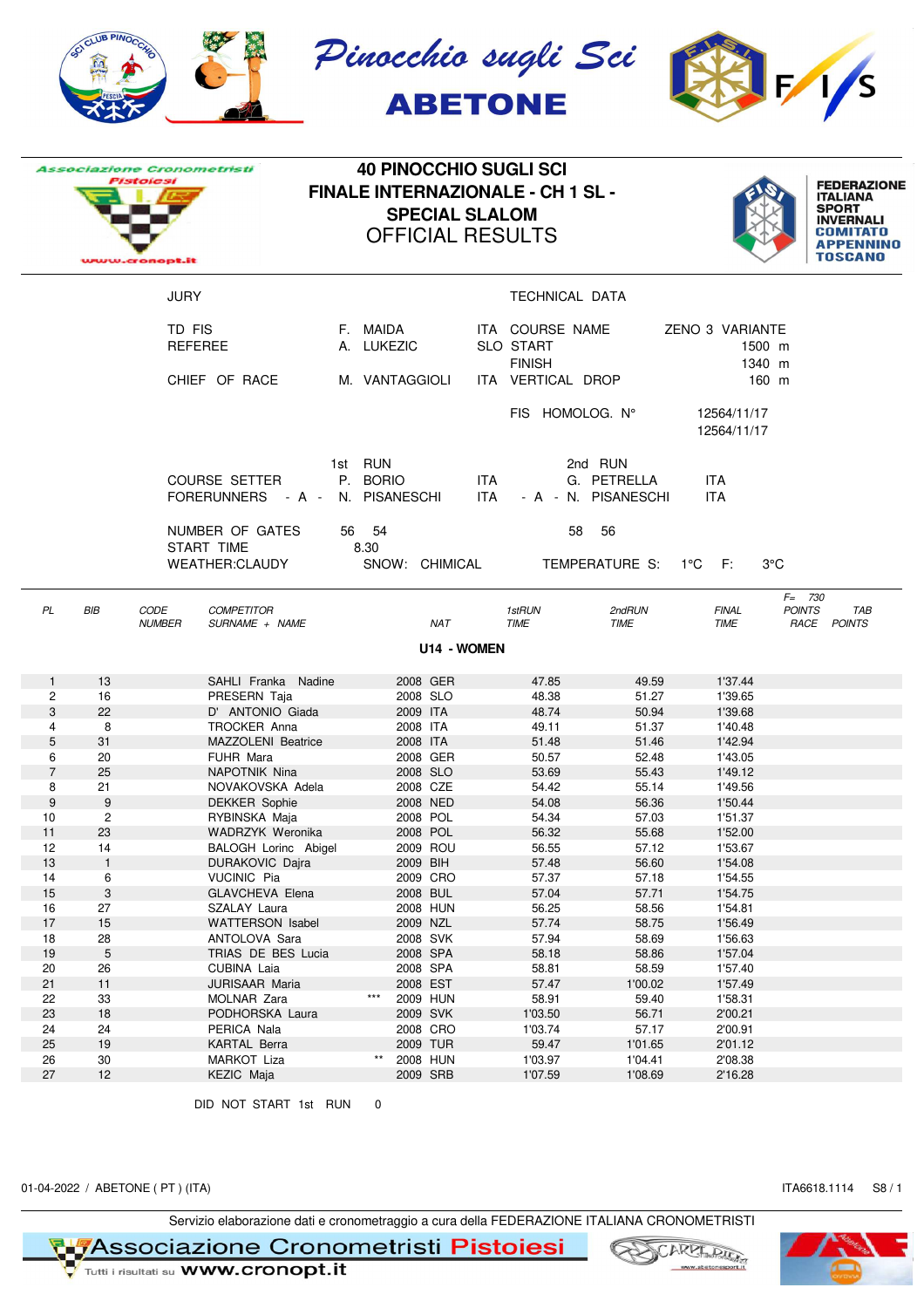

| PL | BIB            | CODE<br><b>NUMBER</b> | <b>COMPETITOR</b><br>SURNAME + NAME             |                                  | NAT         | <i>1stRUN</i><br><b>TIME</b> |    | 2ndRUN<br>TIME | <b>FINAL</b><br>TIME | $F = 730$<br><b>POINTS</b><br>TAB<br>RACE POINTS |
|----|----------------|-----------------------|-------------------------------------------------|----------------------------------|-------------|------------------------------|----|----------------|----------------------|--------------------------------------------------|
|    |                |                       |                                                 |                                  |             |                              |    |                |                      |                                                  |
|    |                |                       | DID NOT FINISH 1st RUN 3                        |                                  |             |                              |    |                |                      |                                                  |
|    | 17             |                       | ZIKOU Eleni                                     |                                  | 2008 GRE    |                              |    |                |                      |                                                  |
|    | 29             |                       | KLOTZ Victoria                                  |                                  | 2008 ITA    |                              |    |                |                      |                                                  |
|    | 32             |                       | NAWALANIEC Zofia                                |                                  | ** 2008 POL |                              |    |                |                      |                                                  |
|    |                |                       | <b>DISQUALIFIED</b><br>1st RUN                  | $\overline{1}$                   |             |                              |    |                |                      |                                                  |
|    | $\overline{4}$ |                       | OZOZAN Alin                                     |                                  | 2008 TUR    | GATE N.                      | 55 |                |                      |                                                  |
|    |                |                       | DID NOT START 2nd RUN<br>DID NOT FINISH 2nd RUN | $\overline{0}$<br>$\overline{2}$ |             |                              |    |                |                      |                                                  |
|    | $\overline{7}$ |                       | ZAMBOR Nina                                     |                                  | 2009 HUN    |                              |    |                |                      |                                                  |
|    | 10             |                       | SLAMKOVA Agata                                  |                                  | 2008 CZE    |                              |    |                |                      |                                                  |
|    |                |                       | <b>DISQUALIFIED</b><br>2nd RUN                  | $\overline{0}$                   |             |                              |    |                |                      |                                                  |

The Technical Delegate

01-04-2022 / ABETONE ( PT ) (ITA) ITA6618.1114 S8 / 2

Servizio elaborazione dati e cronometraggio a cura della FEDERAZIONE ITALIANA CRONOMETRISTI

**T Metal Secondia Secondia 21010 Cronometristi Pistoiesi**<br>The Tunti i risultati su **www.cronopt.it** 





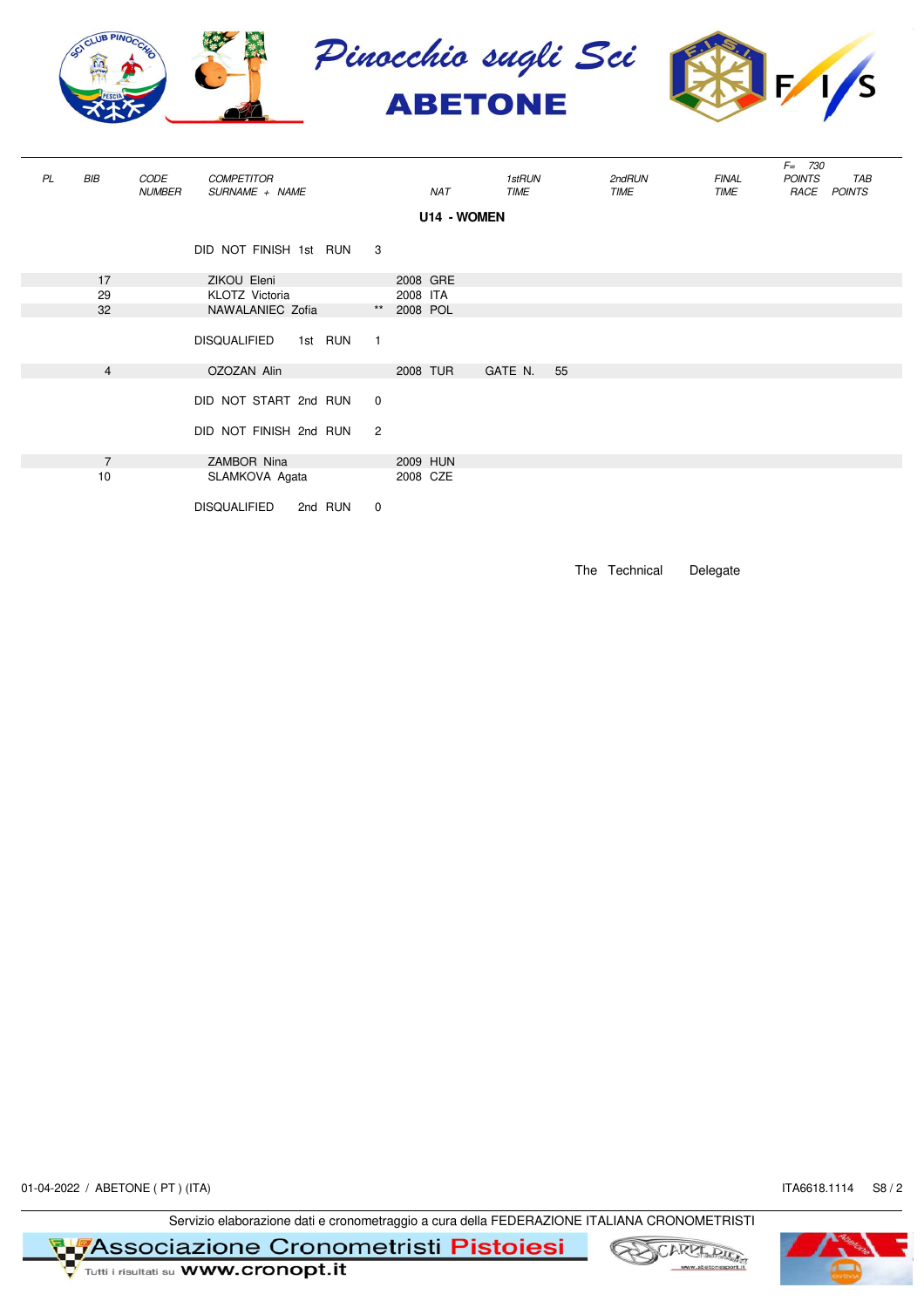

|                  |          | <b>Associazione Cronometristi</b> |                                                     | <b>40 PINOCCHIO SUGLI SCI</b>            |                      |                       |      |                                   |                     |                            |                  |                              |                    |
|------------------|----------|-----------------------------------|-----------------------------------------------------|------------------------------------------|----------------------|-----------------------|------|-----------------------------------|---------------------|----------------------------|------------------|------------------------------|--------------------|
| <b>Pistolesi</b> |          |                                   |                                                     | <b>FINALE INTERNAZIONALE - CH 1 SL -</b> |                      |                       |      |                                   |                     |                            |                  | <b>ITALIANA</b>              | <b>FEDERAZIONE</b> |
|                  |          |                                   |                                                     |                                          |                      | <b>SPECIAL SLALOM</b> |      |                                   |                     |                            |                  | <b>SPORT</b>                 |                    |
|                  |          |                                   |                                                     |                                          |                      |                       |      |                                   |                     |                            |                  | <b>INVERNALI</b><br>COMITATO |                    |
|                  |          |                                   |                                                     |                                          |                      |                       |      | <b>OFFICIAL RESULTS</b>           |                     |                            |                  | <b>APPENNINO</b>             |                    |
|                  |          | www.cronopt.it                    |                                                     |                                          |                      |                       |      |                                   |                     |                            |                  | <b>TOSCANO</b>               |                    |
|                  |          | <b>JURY</b>                       |                                                     |                                          |                      |                       |      | <b>TECHNICAL DATA</b>             |                     |                            |                  |                              |                    |
|                  |          |                                   |                                                     |                                          |                      |                       |      |                                   |                     |                            |                  |                              |                    |
|                  |          | TD FIS                            |                                                     | F. MAIDA                                 |                      |                       |      | ITA COURSE NAME                   |                     | ZENO 3 VARIANTE            |                  |                              |                    |
|                  |          |                                   | REFEREE                                             |                                          | A. LUKEZIC           |                       |      | <b>SLO START</b><br><b>FINISH</b> |                     |                            | 1500 m<br>1340 m |                              |                    |
|                  |          |                                   | CHIEF OF RACE                                       |                                          | M. VANTAGGIOLI       |                       |      | ITA VERTICAL DROP                 |                     |                            | 160 m            |                              |                    |
|                  |          |                                   |                                                     |                                          |                      |                       |      |                                   |                     |                            |                  |                              |                    |
|                  |          |                                   |                                                     |                                          |                      |                       |      | FIS HOMOLOG. N°                   |                     | 12564/11/17<br>12564/11/17 |                  |                              |                    |
|                  |          |                                   |                                                     | 1st RUN                                  |                      |                       |      |                                   | 2nd RUN             |                            |                  |                              |                    |
|                  |          |                                   | COURSE SETTER                                       |                                          | G. FEDERICI          |                       | ITA. |                                   | N.CERBO             | <b>ITA</b>                 |                  |                              |                    |
|                  |          |                                   | FORERUNNERS - A - N. PISANESCHI                     |                                          |                      |                       | ITA. |                                   | - A - N. PISANESCHI | <b>ITA</b>                 |                  |                              |                    |
|                  |          |                                   | NUMBER OF GATES                                     | 58 56                                    |                      |                       |      | 56                                | - 54                |                            |                  |                              |                    |
|                  |          |                                   | START TIME                                          | 8.30                                     |                      |                       |      |                                   |                     |                            |                  |                              |                    |
|                  |          |                                   | <b>WEATHER:CLAUDY</b>                               |                                          |                      | SNOW: CHIMICA         |      |                                   | TEMPERATURE S:      | $1^{\circ}$ C F:           | $0^{\circ}$ C    |                              |                    |
|                  |          |                                   |                                                     |                                          |                      |                       |      |                                   |                     |                            | $F = 730$        |                              |                    |
| PL               | BIB      | CODE                              | <b>COMPETITOR</b>                                   |                                          |                      |                       |      | 1stRUN                            | 2ndRUN              | <b>FINAL</b>               | <b>POINTS</b>    |                              | TAB                |
|                  |          | <b>NUMBER</b>                     | SURNAME + NAME                                      |                                          |                      | NAT                   |      | <b>TIME</b>                       | TIME                | TIME                       |                  | RACE POINTS                  |                    |
|                  |          |                                   |                                                     |                                          |                      | <b>U14 - MEN</b>      |      |                                   |                     |                            |                  |                              |                    |
| $\mathbf{1}$     | 84       |                                   | <b>VIVALDA Michele</b>                              |                                          | 2008 ITA             |                       |      | 49.63                             | 49.01               | 1'38.64                    |                  |                              |                    |
| $\overline{c}$   | 65       |                                   | <b>BURGER Pius</b>                                  |                                          |                      | 2008 GER              |      | 49.87                             | 49.40               | 1'39.27                    |                  |                              |                    |
| 3                | 43       |                                   | <b>HUBER Michael</b>                                |                                          |                      | 2008 GER              |      | 50.00                             | 49.71               | 1'39.71                    |                  |                              |                    |
| 4<br>5           | 72<br>46 |                                   | CAZZANIGA Giulio<br>Paolo<br>CIRRINCIONE Sebastiano |                                          | 2008 ITA<br>2008 ITA |                       |      | 50.30<br>50.77                    | 50.01<br>49.78      | 1'40.31<br>1'40.55         |                  |                              |                    |
| 6                | 39       |                                   | <b>TOMA Matei</b>                                   |                                          |                      | 2009 ROU              |      | 50.63                             | 50.79               | 1'41.42                    |                  |                              |                    |
| $\overline{7}$   | 52       |                                   | <b>IVANCIC Lan</b>                                  |                                          | 2008 SLO             |                       |      | 51.27                             | 50.60               | 1'41.87                    |                  |                              |                    |
| 8                | 79       |                                   | <b>CSEKE Peter</b>                                  |                                          |                      | 2008 ROU              |      | 51.96                             | 50.79               | 1'42.75                    |                  |                              |                    |
| 9                | 66       |                                   | KOLB Jan                                            |                                          |                      | 2008 CZE              |      | 52.38                             | 50.79               | 1'43.17                    |                  |                              |                    |
| 10               | 69       |                                   | ZIZEK Jan                                           |                                          | 2008 SLO             |                       |      | 52.77                             | 50.76               | 1'43.53                    |                  |                              |                    |
| 11               | 60       |                                   | STANIEK Maciej                                      |                                          |                      | 2008 POL              |      | 52.72                             | 50.96               | 1'43.68                    |                  |                              |                    |
| 12               | 75       |                                   | DRILEA Matei                                        |                                          |                      | 2008 ROU              |      | 52.66                             | 51.43               | 1'44.09                    |                  |                              |                    |
| 13               | 36       |                                   | <b>SCHNEIDER Bruno</b>                              |                                          |                      | 2008 HUN              |      | 52.23                             | 51.89               | 1'44.12                    |                  |                              |                    |
| 14               | 37       |                                   | NAGY Lukas                                          |                                          |                      | 2008 SVK              |      | 52.35                             | 52.05               | 1'44.40                    |                  |                              |                    |
| 15               | 42       |                                   | MEHIC Anur                                          |                                          | 2009 BIH             |                       |      | 52.22                             | 52.20               | 1'44.42                    |                  |                              |                    |
| 16               | 51       |                                   | LAPIENIS Rapolas                                    |                                          | 2008 LTU             |                       |      | 52.54                             | 51.94               | 1'44.48                    |                  |                              |                    |
| 17               | 78       |                                   | TRAPANS Nils Neo                                    |                                          | 2008 LAT             |                       |      | 53.65                             | 51.64               | 1'45.29                    |                  |                              |                    |
| 18               | 64       |                                   | <b>GREBENCHARSKI Boyan</b>                          |                                          | 2008 BUL             |                       |      | 53.63                             | 52.36               | 1'45.99                    |                  |                              |                    |
| 19               | 85       |                                   | DUBELSKI Jan                                        | $^{\star\star}$                          | 2008 POL             |                       |      | 53.80                             | 52.51               | 1'46.31                    |                  |                              |                    |
| 20               | 54       |                                   | <b>GRITANS Gustavs</b>                              |                                          | 2008 LAT             |                       |      | 53.95                             | 52.93               | 1'46.88                    |                  |                              |                    |
| 21               | 63       |                                   | SASTRE Tomas                                        |                                          | 2008 SPA             |                       |      | 54.66                             | 52.44               | 1'47.10                    |                  |                              |                    |
| 22<br>23         | 74<br>53 |                                   | CVJETKO Juraj                                       |                                          | 2008 SRB             | 2008 CRO              |      | 55.18<br>55.16                    | 53.43<br>53.51      | 1'48.61<br>1'48.67         |                  |                              |                    |
| 24               |          |                                   | <b>IVANOVIC Nestor</b>                              |                                          |                      | 2009 CRO              |      |                                   |                     | 1'49.06                    |                  |                              |                    |
| 25               | 59<br>50 |                                   | <b>VUCINIC Tin</b><br><b>JENS Alles</b>             |                                          | 2008 EST             |                       |      | 55.58<br>56.73                    | 53.48<br>54.33      | 1'51.06                    |                  |                              |                    |
| 26               | 76       |                                   | MAJOR Noel                                          |                                          |                      | 2008 HUN              |      | 57.29                             | 54.70               | 1'51.99                    |                  |                              |                    |
| 27               | 56       |                                   | LYONS Jake                                          |                                          | 2008 IRL             |                       |      | 56.21                             | 56.69               | 1'52.90                    |                  |                              |                    |
| 28               | 48       |                                   | TAS Rifat Hamza                                     |                                          |                      | 2009 TUR              |      | 58.64                             | 57.05               | 1'55.69                    |                  |                              |                    |
| 29               | 49       |                                   | MINI Rafael                                         |                                          |                      | 2008 SMR              |      | 58.85                             | 57.57               | 1'56.42                    |                  |                              |                    |
| 30               | 70       |                                   | STACCHINI Elia                                      |                                          |                      | 2009 SMR              |      | 1'01.30                           | 58.12               | 1'59.42                    |                  |                              |                    |
| 31               | 34       |                                   | VAN DEN BOGAERT Lars                                |                                          | 2009 BEL             |                       |      | 59.25                             | 1'00.87             | 2'00.12                    |                  |                              |                    |
| 32               | 73       |                                   | <b>LAGZDINS Kristaps</b>                            |                                          | 2008 LAT             |                       |      | 1'00.18                           | 1'00.29             | 2'00.47                    |                  |                              |                    |
| 33               | 61       |                                   | VAN DE MEULEN Teun                                  |                                          |                      | 2009 NED              |      | 1'00.48                           | 1'00.26             | 2'00.74                    |                  |                              |                    |
|                  |          | 01-04-2022 / ABETONE ( PT ) (ITA) |                                                     |                                          |                      |                       |      |                                   |                     |                            |                  | ITA1551.1114                 | S8/1               |

Servizio elaborazione dati e cronometraggio a cura della FEDERAZIONE ITALIANA CRONOMETRISTI

**T Metalogoria Second Second Cromometristi Pistoiesi**<br>The Tradit insultati su WWW.cronopt.it